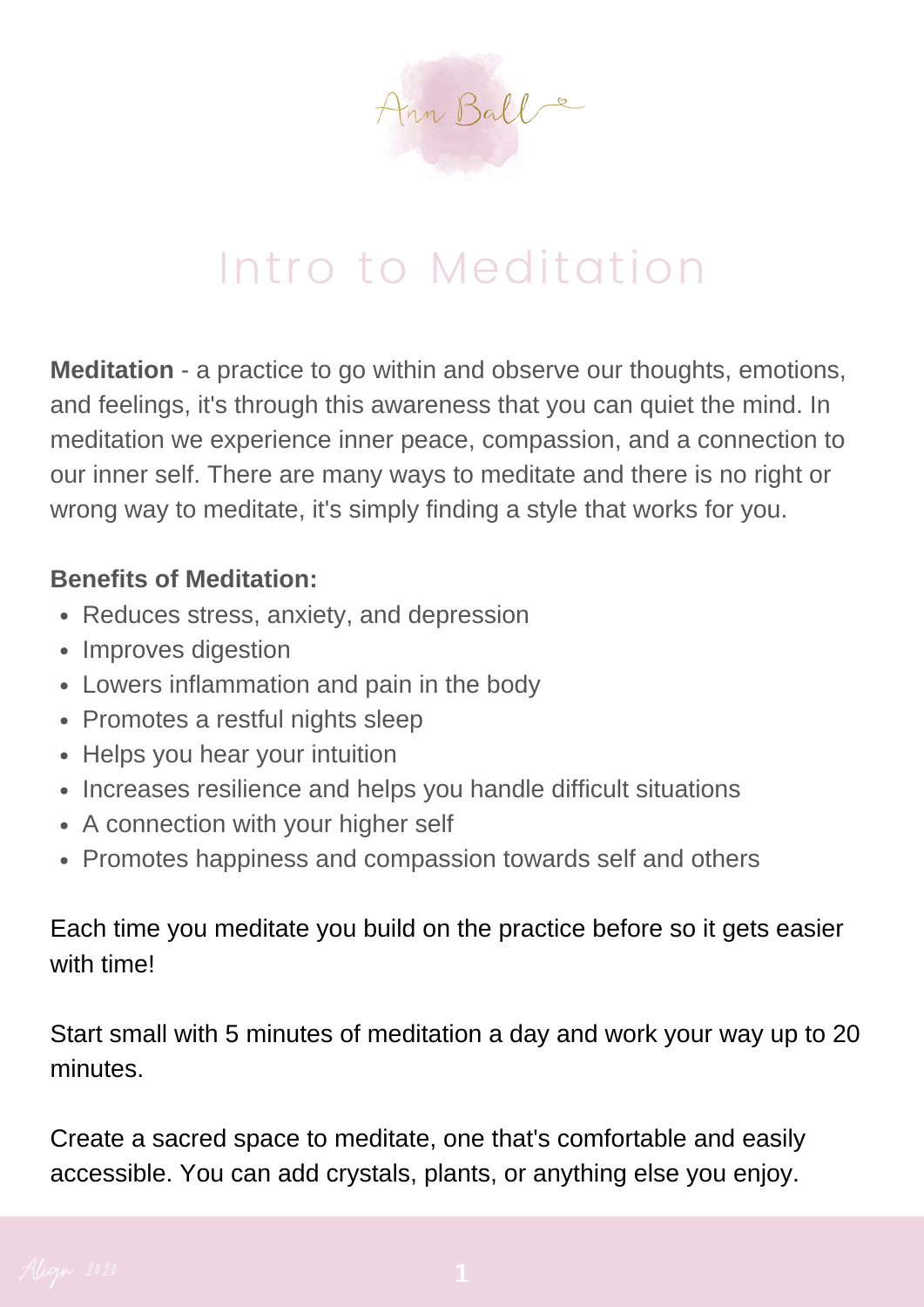### **Different styles of meditation:**

**Guided Meditation -** listening to an audio or video that guides you through a meditation. Teachers such as Deepak Chopra, Mandy Trapp, or Davidji have guided meditations available online. Some good meditation apps include Insight Timer, Calm, and Headspace.

**Body Scan** -Bringing awareness to your body starting from the top of your head and ending at your toes. Body scans are usually followed by a guided meditation or can be done at the end of a yoga practice.

**Breath Meditation** - Noticing your breath, if your mind starts to wonder gently bring your awareness back to your breath. It's great to start with a few deep clearing breaths and then allow your breath to return to normal while you gently witness it.

## **Chakra Meditation** - Chakras are energy centres

in the body that filter energy. When our chakras are open we are healthy, happy, and functioning optimally. When there are blockages in our chakras we start to experience pain and "dis-ease." Thankfully the chakras are easy to balance and meditation is a great tool to open your chakras.You can find guided Chakra Meditations online or practice yourself by visualizing the colour of each chakra where they are located or repeat the mantra associated with each chakra.

**Mantra Meditation** - We repeat a mantra over and over silently in our mind (we can say it out loud but this is known as "chanting") when thought arises (which it will) we notice without judgement and drift back to our mantra.

Some popular mantras - OM (contains all vibrations of the universe), Sat Chit Ananda (Truth, Consciousness, Bliss) Sat Nam (Truth is my name), Sat Nam (I am that)

## What type of meditation do you think you will like?

Try different styles until you find one you enjoy!

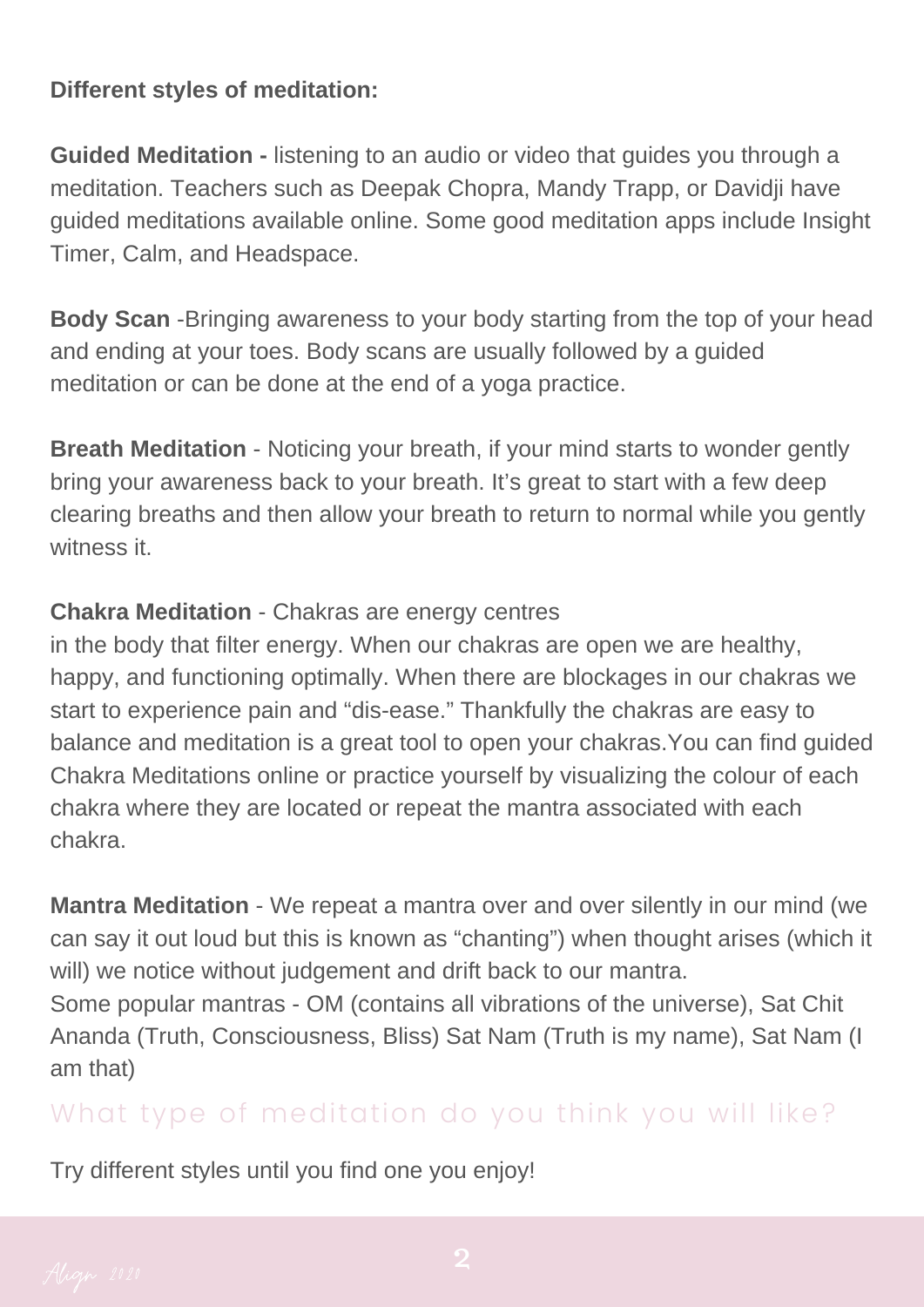#### **How to meditate:**

Find a comfortable spot either sitting or laying down. Choose which meditation you'd like to practice.

Set a timer on your phone for how long you'd like to meditate or the Insight Timer App has a great timer to use during meditation.

Start repeating your mantra, focus on your breath, or listen to your guided meditation. When your mind starts to wonder, gently bring your awareness back to your breath, mantra, or guided meditation.

When your meditation is over gently bring your awareness back to the body, taking any movement that feels right. When you are ready gently open your eyes!



## Congratulations you just meditated!